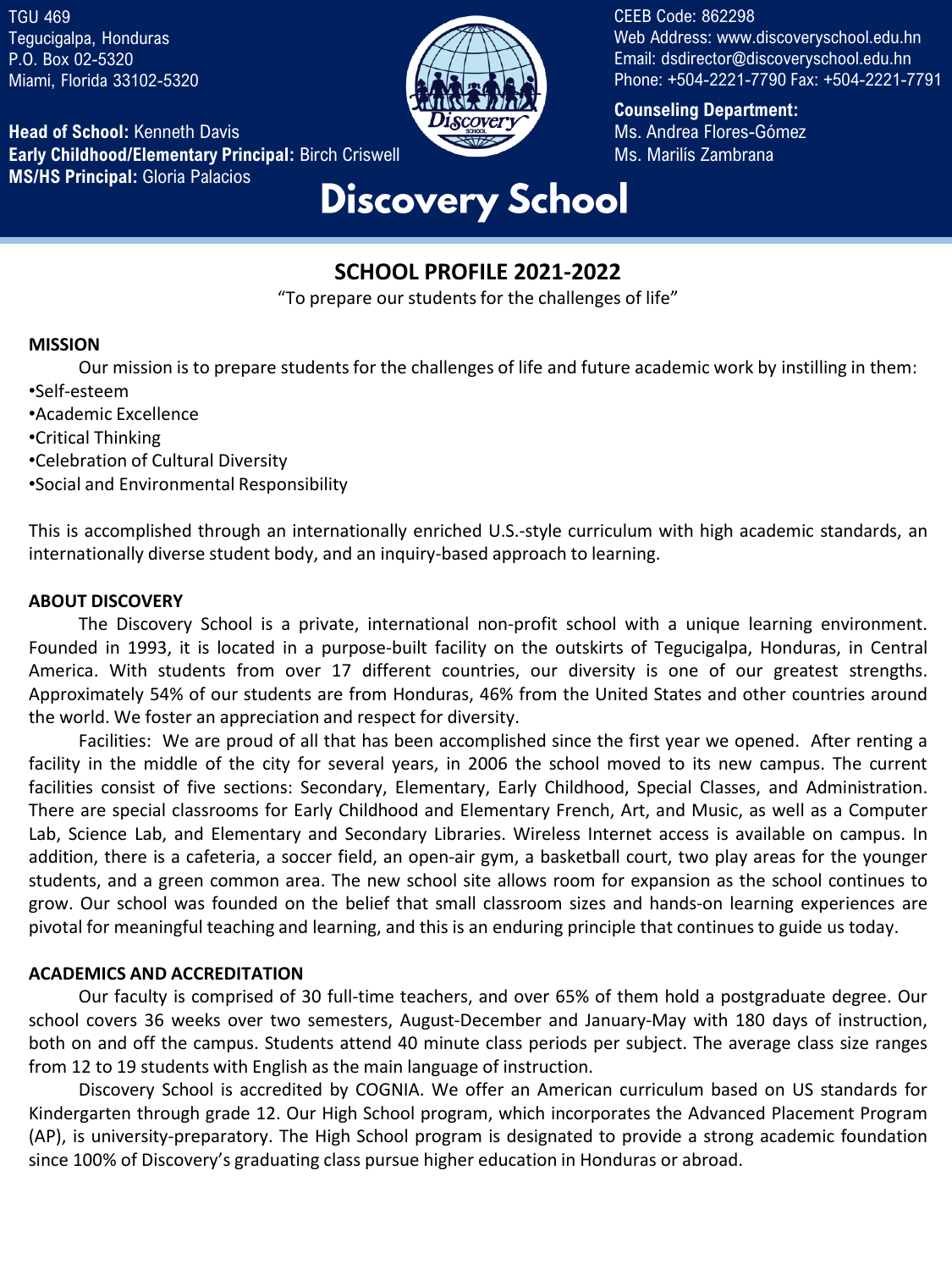

## **GRADUATION REQUIREMENTS**

| <b>High School Graduation Requirements</b> |                                             |                                                   |  |
|--------------------------------------------|---------------------------------------------|---------------------------------------------------|--|
| <b>Subject</b>                             | <b>Credits for US</b><br>Program (9th-12th) | <b>Credits for Honduran</b><br>Program (7th-12th) |  |
| English                                    | 4.0 credits                                 | 6.0 credits                                       |  |
| Math                                       | 3.0 credits                                 | 6.0 credits                                       |  |
| Science                                    | 3.0 credits                                 | 6.0 credits                                       |  |
| Social Studies                             | 3.0 credits                                 | 9.0 credits                                       |  |
| Foreign Language                           | 2.0 credits                                 | 6.0 credits                                       |  |
| PE/Health                                  | 1.5 credits                                 | 2.5 credits                                       |  |
| <b>Fine Arts</b>                           | 2.0 credits                                 | 4.0 credits                                       |  |
| Electives                                  | 5.5 credits                                 | 3.0 credits                                       |  |

Discovery School grants a High School diploma to students who have successfully completed at least 24 credits (grades 9<sup>th</sup>-12<sup>th</sup>). It also offers students the option of earning the national degree of Bachillerato Internacional en Ciencias y Humanidades granted by the Honduran Ministry of Education by completing additional credits. The Advanced Placement International Diploma (APID) is also available for those students who meet the requirements. One credit is earned for each full-year course. One-half credit is earned for a semester course.

# **GRADING SYSTEM, GPA, AND RANKING**

Discovery School uses a 100-point scale grading system for all academic subjects with a passing grade of 70 (effective August 2013) according to the Honduran Ministry of Education. Due to our small classes, we do not provide the specific rank of our students. The 2020 graduating class was composed of 7 students. AP classes with a score above 80% receive a 10% bonus.

| <b>US Grading System</b> |            |       |            |  |  |
|--------------------------|------------|-------|------------|--|--|
| Grade                    | Percentage | Grade | Percentage |  |  |
| Α                        | 100-94     | C     | 76-74      |  |  |
| А-                       | 93-90      | $C-$  | 73-70      |  |  |
| B+                       | 89-87      | D+    | 69-67      |  |  |
| В                        | 86-84      | D     | 66-64      |  |  |
| B-                       | 83-80      | D-    | 63-60      |  |  |
| C+                       | 79-77      | F     | $59-0$     |  |  |

The cumulative GPA of our students reflects courses taken at Discovery School only. Grades from previous schools are not included. Discovery School provides the GPA on a quarterly basis in report cards but is not published in the transcript. GPA is calculated on a 4.0 scale as follows:

| $A+ = 4.0$ | $B+ = 3.33$ | $C + 2.33$ | $D+ = 1.33$ |
|------------|-------------|------------|-------------|
| $A = 4.0$  | $B = 3.0$   | $C = 2.0$  | $D = 1.00$  |
| $A - 3.67$ | $B - 2.67$  | $C = 1.67$ | $D - 0.67$  |
|            |             |            | $F = 0$     |
|            |             |            |             |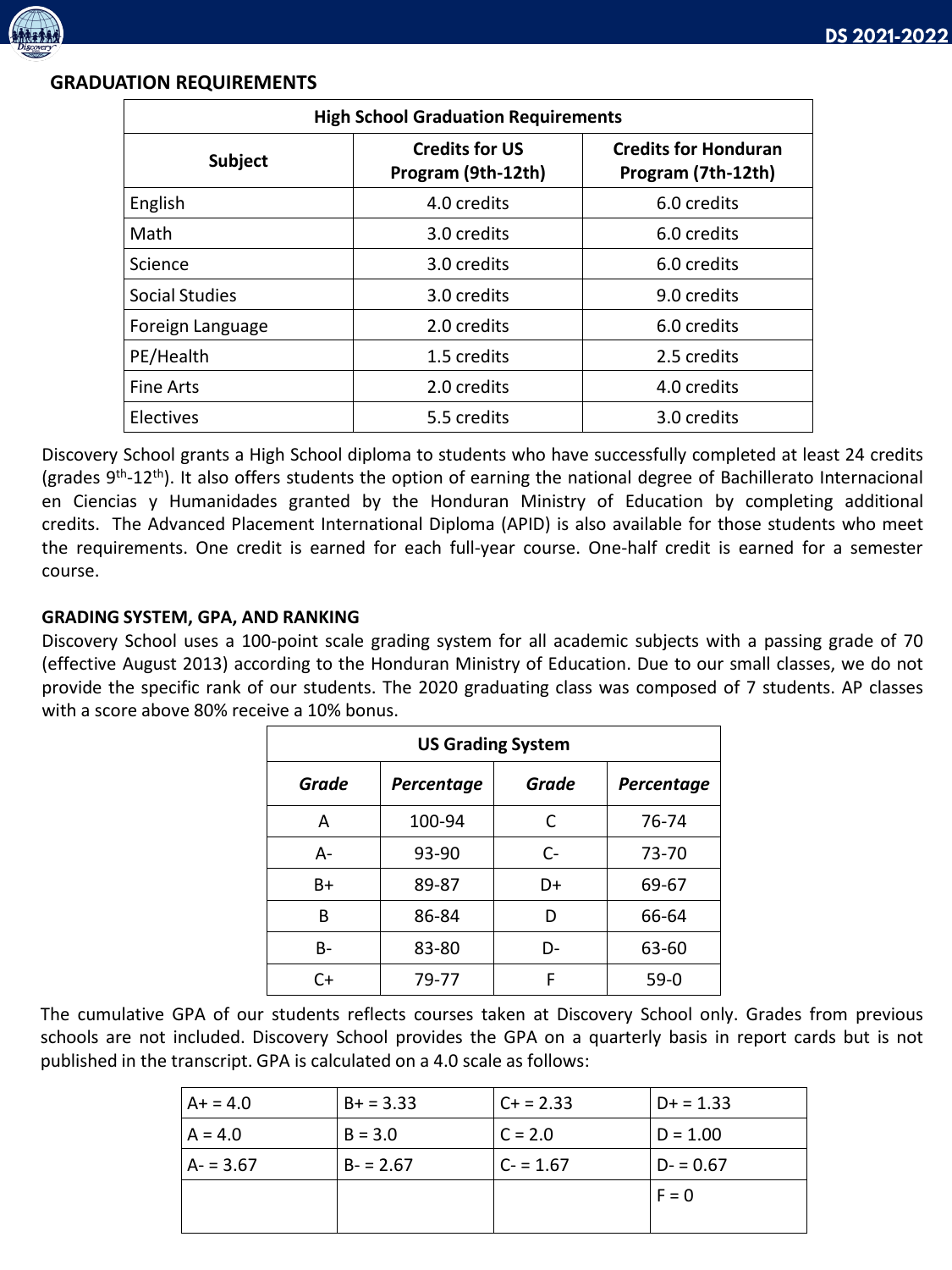

## **SAT SUMMARY FOR THE CLASS OF 2021**

| Section                            | Mean |
|------------------------------------|------|
| Evidence-Based Reading and Writing | 593  |
| Math                               | 624  |
| Total                              | 1216 |

#### **AP EXAM RESULTS 2021**

In May 2021, a total of 28 candidates took a total of 46 AP exams in 9 different subject areas. Passing scores of 3 and higher were achieved by 61% of the students.

| <b>Subject Area</b>                | 5              | 4            | 3              | $\overline{2}$ | 1             |
|------------------------------------|----------------|--------------|----------------|----------------|---------------|
| English Literature & Composition   |                |              | $\overline{2}$ | 3              | $\mathcal{P}$ |
| Drawing                            | $\mathbf{1}$   | 4            |                |                |               |
| <b>Environmental Science</b>       |                | 2            | 3              | 3              |               |
| Macroeconomics                     |                |              |                |                | 1             |
| Spanish Language & Culture         | $\overline{2}$ | $\mathbf{1}$ |                |                |               |
| Spanish Literature & Culture       | $\overline{2}$ | 3            | $\mathbf{1}$   |                |               |
| <b>Computer Science Principles</b> |                | $\mathbf{1}$ | $\overline{2}$ | 1              | 1             |
| Human Geography                    | $\mathbf 1$    |              | $\overline{2}$ | $\overline{2}$ | $\mathcal{P}$ |
| <b>Calculus AB</b>                 |                |              | 1              |                | 3             |

#### **MAP TESTING**

Research and data-driven decisions have become an important part of our academic program. The Measures of Academic Progress (MAP) is administered twice a year to our students in Kindergarten through Grade 10. This supports, guides, and validates our core curriculum. Since each test is tailored to the student's ability and level, teachers and administrators collaborate to reach individual students with comprehensive and carefully planned instruction activities, and assessments. Students use their own scores to develop personal goals and work towards achieving them.

#### **CO-CURRICULAR ACTIVITIES**

Our students are given opportunities to experience the culture and countryside of their host country, with academic field trips and community service opportunities within Honduras. This school year we are offering the following co-curricular activities: Basketball, Volleyball, Math Club, Operation Smile, Reading Club, Model UN, Arts & Craft, Origami, Cooking, Science Explorations, Robotics, Social Media Club, STUCO, and Jazz Band.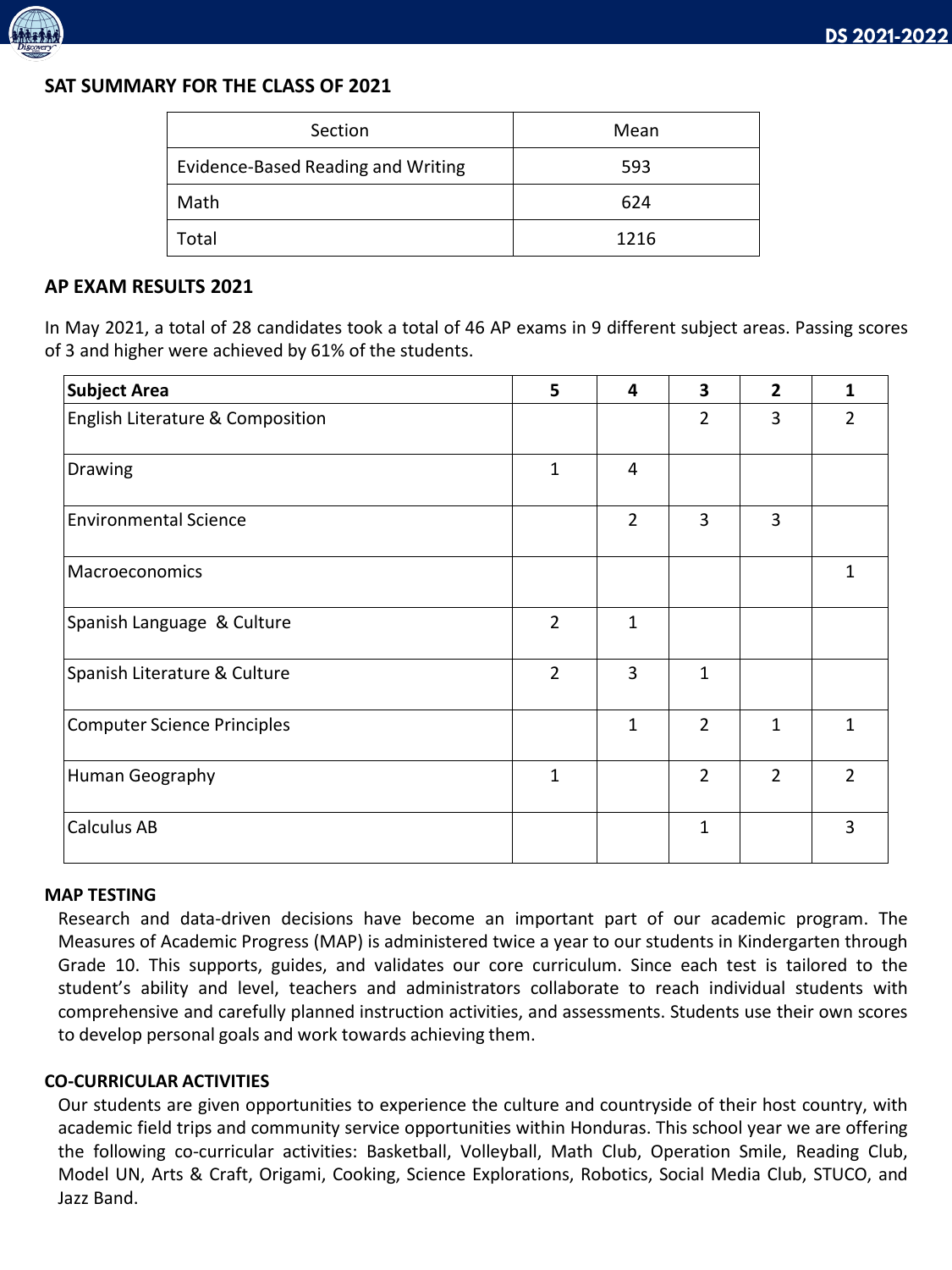# **HIGH SCHOOL COURSE OFFERINGS**

#### **English**

Language Arts 9 Language Arts 10 British Literature World Literature AP English Language & Composition AP English Literature & Composition English a Second Language (ESL)

#### **Mathematics**

Integrated Mathematics 1 Integrated Mathematics 2 Integrated Mathematics 3 Pre-Calculus AP Calculus AB

### **Social Studies**

World History II Civics Education (in Spanish) Sociology Psychology Honduran History (in Spanish) US History AP Human Geography Political Science Philosophy History of Cultures (in Spanish) Contemporary History (in Spanish)

#### **Science**

Biology Environmental Science AP Environmental Science Chemistry Physics

#### **Languages**

Spanish 9 Spanish 10 Spanish 11 AP Spanish Literature & Culture Spanish as Second Language (SSL)

#### **Physical Education** PE

**Fine Arts**

Art Music Advanced Art

**Computer Science** AP Computer Science Principles